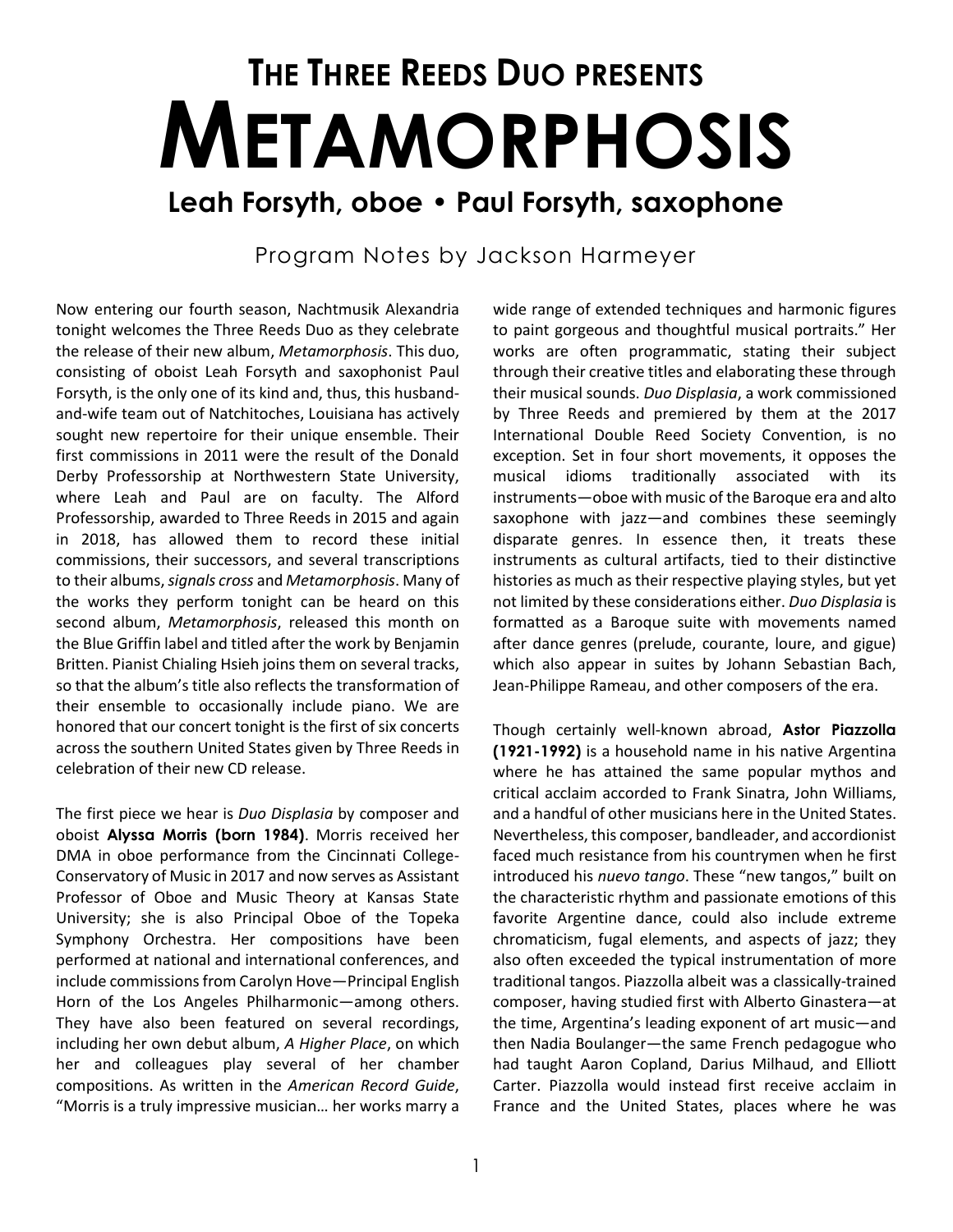appreciated foremost as a composer who, like Johann Strauss II and the waltz, transformed a popular dance genre into a vibrant art form. Since the 1980s, however, his music has also been accepted in Argentina, actually hailed as saving the tango which had stagnated during the 1950s and 1960s. Tonight Three Reeds plays *Oblivion*, one of Piazzolla's most famous tangos in an arrangement by Adam Hudlow, Assistant Professor of Music Theory at Northwestern State University. This short piece with its longing nostalgia and passion was composed for the 1982 film, *Enrico IV*, directed by Marco Bellocchio.

The English composer **Benjamin Britten (1913-1976)** wrote his *Six Metamorphoses after Ovid*, Op. 49 for solo oboe in 1951. Britten dedicated this work to oboist Joy Boughton—the daughter of friend and fellow composer Rutland Boughton—who gave the premiere on June 14, 1951 at the Fourth Annual Aldeburgh Festival of Music. Each of this work's six movements describes a different character from the Roman poet Ovid's famed *Metamorphoses* which retells many of the myths of ancient Greece and Rome. Three Reeds alternates movements, so that several remain oboe solos, others become solos for soprano saxophone, and uniquely *Narcissus* becomes a duet for these instruments. Britten assigns his first movement to Pan, the goat-god known for his music-making on the reed pipe which had once been his beloved Syrinx. Although Britten indicates phrasings and breath marks in his score, he does not give a specific meter. Without metrical constraints, the musician is able to bring the same spontaneous feeling to this music that Pan might have brought to his own playing of the pipes. Phaeton receives the second movement. According to Ovid, Phaeton was the son of Apollo who nearly crashed his father's chariot of the Sun before being struck-down by Jupiter's thunderbolt. The music given to Phaeton fittingly moves at a quick pace, galloping along as if pulled by horses. The third movement describes Niobe and her desperate lamenting, whereas the fourth movement portrays Bacchus and his wild parties. Narcissus who fell in love with his reflection and was consequently transformed into a flower is the subject of the fifth movement; his music is single-minded and decorative if not completely self-obsessed. Arethusa, a nymph who became a fountain, receives the sixth and final movement.

The next piece we hear, *Double Soliloquy*, is by Shreveportbased composer **Thomas Hundemer (born 1954)** whose compositions have been heard several times at Nachtmusik and our Sugarmill Music Festival and who will perform with a brass trio at our next concert on October 8. Hundemer, a native of Bogalusa in southern Louisiana, has since 1983 been Principal Horn of the Shreveport Symphony Orchestra—a role he also plays with the Longview, Marshall, Texarkana, and South Arkansas orchestras. Additionally, Hundemer is on faculty at Shreveport's Centenary College where he is lecturer in horn and Director of the Hurley Music Library. Among his major compositions are the orchestral piece *On Highways and Byways* and *Gently Weep* for solo horn and digital audio delay which references the Beatles song "While My Guitar Gently Weeps." Hundemer's *Three Reeds Suite* was part of a 2014 commission by the duo and premiered by them the next spring at the Region VI North American Saxophone Alliance Conference in Atlanta, Georgia. Each of its five movements has a programmatic title. Hundemer also describes his piece as "an exploration into the timbral possibilities between oboe and alto sax, English horn and tenor sax." *Double Soliloquy* is its inquisitive opening movement in which the instruments begin to discover their identities. The full suite can be heard on Three Reeds' first album, *signals cross*.

The final piece we hear tonight is *Little Rivers* by **Peter Lieuwen (born 1953)**. This American composer, though born in the Netherlands, has spent much of his life in the southwestern United States. Raised in New Mexico, he studied and then taught at the University of California, Santa Barbara before joining the faculty at Texas A&M in 1988 where he has now remained for three decades. Southwestern landscapes, a love for nature and animals, as well as the wider musical culture of the United States are all reflected in his compositions. Indeed, *Little Rivers*, which Three Reeds shares with us tonight, is one of several compositions by Lieuwen which take rivers or the movement of water as their subject matter. Lieuwen has described this piece as, "a sonic image of the visual and auditory intricacies of mountain rivulets, from the first snow melt in spring to their gradual evolution into small streams with their tranquil pools, glides, rapids, and waterfalls as they gradually morph into larger rivers." Accordingly, the music starts with the simplest of ideas—a note held in unison between the two instruments—before gradually expanding into something much larger. The music which follows, like a stream, is free-flowing and continually in motion, yet also quite unpredictable. Once it gains momentum, it never halts altogether: only slows its pace or changes course. This music is also full of joy, suggesting the wonder Lieuwen sees in this gradual coalescing and coming to life of inanimate water droplets. The most recent commission by the Three Reeds Duo,